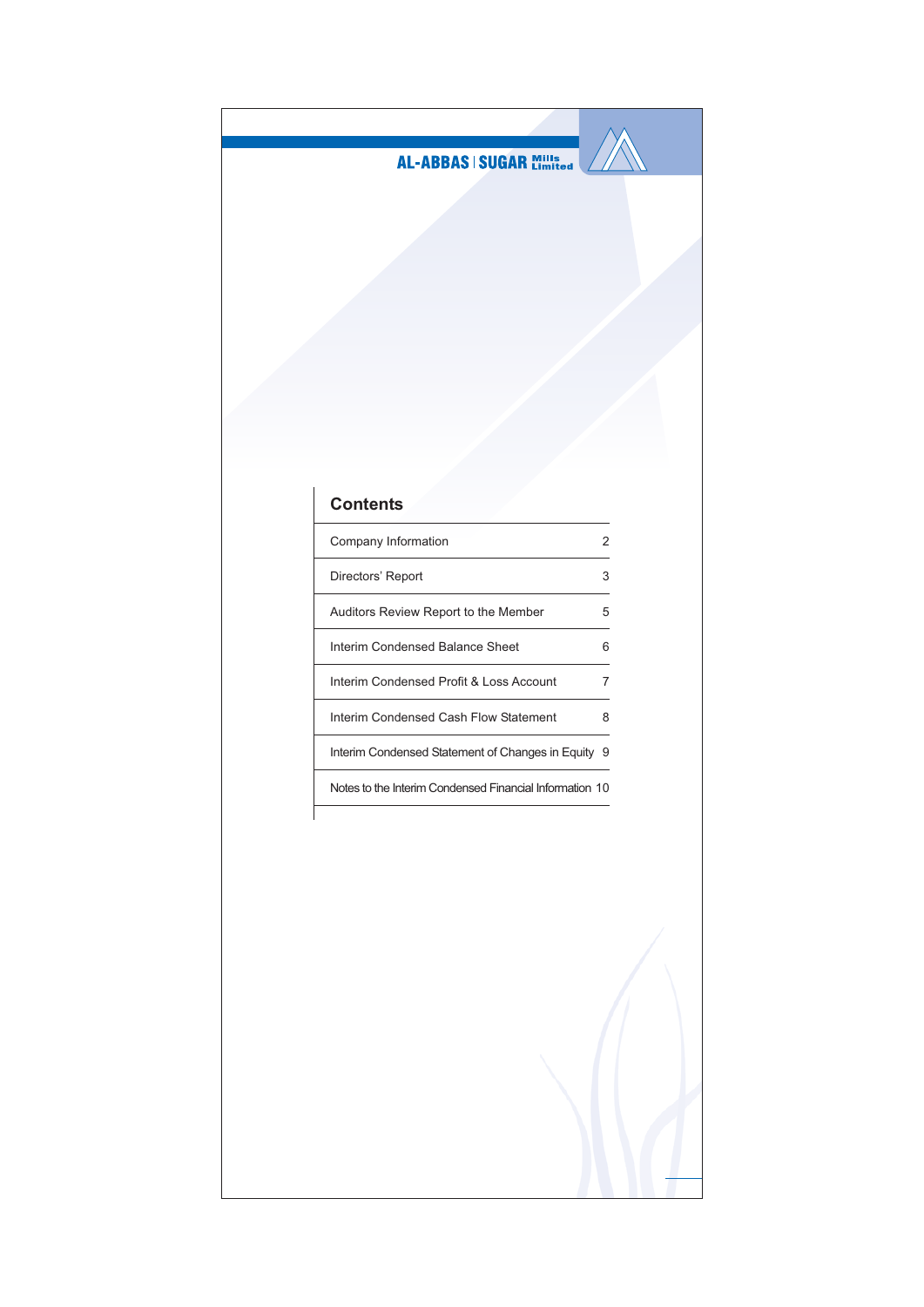### **COMPANY INFORMATION**

### **BOARD OF DIRECTORS**

Muhammad Iqbal Usman Shunaid Qureshi Asim Ghani Duraid Qureshi Munawar A. Siddiqui Muhammad Salman Husain Suleman Lalani

**COMPANY SECRETARY Khursheed Anwer** 

**CHIEF FINANCIAL OFFICER** Zuhair Abbas

### **AUDIT COMMITTEE**

Muhammad Iqbal Usman Asim Ghani Duraid Qureshi Syed Muhammad Talha

**AUDITORS** Hyder Bhimji & Co.

**LEGAL ADVISOR** Usmani & Igbal

#### **BANKERS**

Al-Baraka Islamic Bank Allied Bank Limited Bank Al-Falah Limited Habib Bank I imited **KASB Bank Limited MCB Bank Limited** Saudi Pak Commercial Bank Limited Standard Chartered Bank Limited **United Bank Limited** 

### **REGISTERED OFFICE**

2nd Floor, Pardesi House, Survey No. 2/1, R.Y. 16, Old Queens Road, Karachi - 74000 Tel: 92-21-111-111-224 Fax: 92-21-2470090 Website: www.aasml.com

### **SHARE REGISTRAR OFFICE**

Technology Trade (Pvt.) Ltd. Dagia House, 241-C, Block-2, P.E.C.H.S., Off. Shahrah-e-Quaideen, Karachi.

### **FACTORIES LOCATIONS**

 $\overline{2}$ 

1) Mirwah Gorchani, Distt. Mirpurkhas, Sindh 2) Main National Highway, Dhabeji, Sindh

Chairman **Chief Executive** Director Director Director Director Director

Chairman Member Member Secretary

**Chartered Accountants** 

Advocates & Solicitors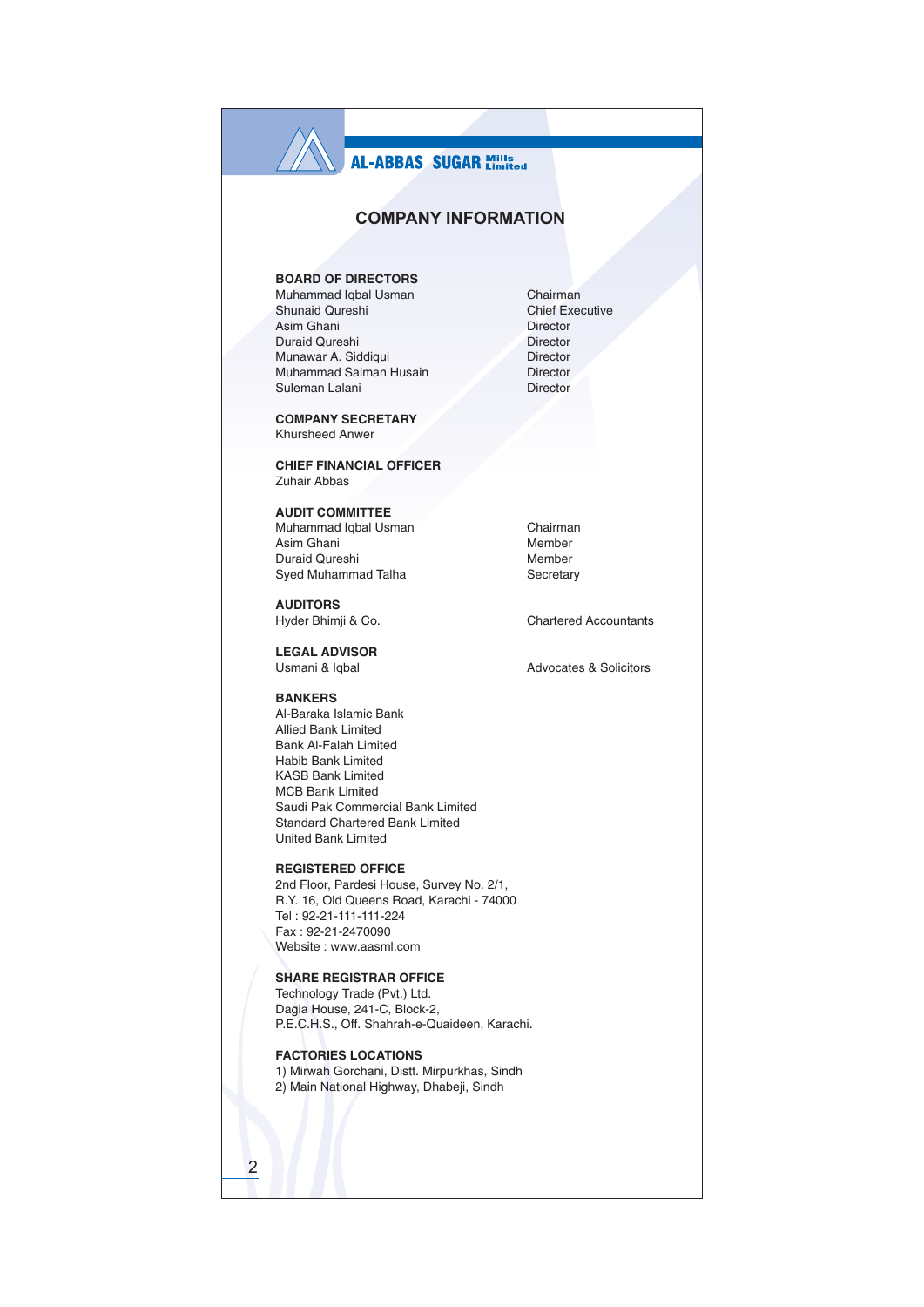### **DIRECTORS' REVIEW REPORT**

The directors are pleased to present the interim condensed financial information<br>for the half-year ended March 31, 2009.

The financial results of the Company during the period under review compared with the corresponding period are summarized below:

The profit and loss account for the half-year under review is as follows:

|                                   | Half-year ended Half-year ended |           |
|-----------------------------------|---------------------------------|-----------|
|                                   | March 31,                       | March 31, |
|                                   | 2009                            | 2008      |
|                                   | (Rupees in thousand)            |           |
| Operating profit                  | 241,082                         | 128.255   |
| Other operating income            | 4.312                           | 7.962     |
|                                   | 245.394                         | 136,217   |
| Finance cost                      | (97, 268)                       | (79,139)  |
| Profit before taxation            | 148.126                         | 57,078    |
| Provision for taxation            | (24,408)                        | (7,980)   |
| Profit after taxation             | 123,718                         | 49,098    |
| Basic earnings per share (Rupees) | 7.13                            | 2.83      |

#### **OPERATING RESULTS**

During the half-year under review, your Company has earned profit after tax<br>amounting to Rs. 123.718 million as compared to the profit after tax of Rs.<br>49.098 of corresponding period of last year registering remarkable inc Rs. 74.62 million. The earnings per share have increased from Rs. 2.83 to 7.13.

The division - wise performance is presented below:

#### **Sugar Division**

The operational data is given below:

#### **Operational data**

|                         | Half-year ended<br>March 31,<br>2009 | Half-year ended<br>March 31,<br>2008 |
|-------------------------|--------------------------------------|--------------------------------------|
| Date of start of season | November 19, 2008 November 15, 2007  |                                      |
| No. of days worked      | 115                                  | 138                                  |
| Cane Crushed (M. Tons)  | 513.887                              | 597,869                              |
| Production (M. Tons)    | 52,850                               | 59.840                               |
| Recovery (%)            | 10.28                                | 10.06                                |

Crushing operations for 2008-09 season commenced on November 19, 2008 and the plant operated for 115 days ending on March 15, 2009 as against 138 days of preceding season. The Sugarcane crushed during the current season was 513,887 M.T with average sucrose recovery of 10.28% and sugar production<br>of 52,850 M.T, as compared with crushing of 597,869 with average sucrose recovery of 10.06% and sugar production of 59,840 M.T of same period of last year.

Despite of low cultivation of sugarcane on per hectare area of land during the year and short period of season days, your Company was able to manage crushing of 513,887 M.T. However, these results were possible due to increased capacity, operational efficiencies and procurement of high quality sugarcane.

3

### **Distillery Division**

The operational data is given below: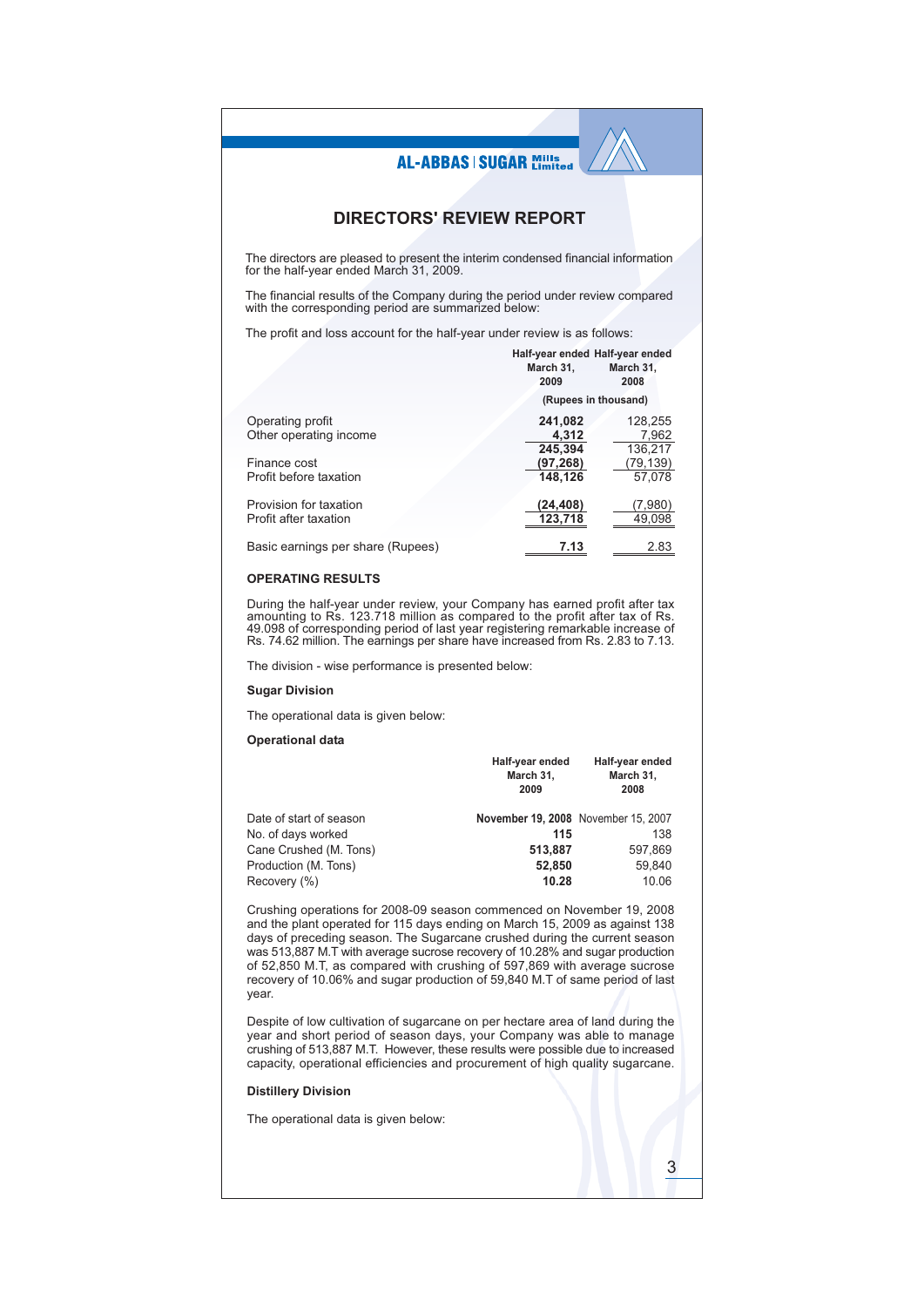| <b>Operational data</b>                                             |                                                                         | March 31,<br>2009          | Half-year ended Half-year ended<br>March 31,<br>2008 |
|---------------------------------------------------------------------|-------------------------------------------------------------------------|----------------------------|------------------------------------------------------|
| No. of days worked<br>Production (M. Tons)<br>Capacity attained (%) | - Unit - I<br>$-$ Unit $-$ II<br>- Unit - I and II<br>- Unit - I and II | 116<br>144<br>17.485<br>98 | 177<br>175<br>23,353<br>98                           |

During the period under review, the distillery division of your Company was under utilization due to shortage of molasses. During the current period this division produced 17,485 M.T alcohol as compared to corresponding period of last financial year of 23.353 M.T showing decrease of 25% production.

Due to recent stagflation, worldwide demand for ethanol has had an adverse effect on Due to recent sugnatury, working of molasses remained soaring due to tal and any experience of molasses remained soaring due to tal and age of supercane production in the country. Despite all bottlenecks, your Company was

#### **OTHER DIVISIONS**

In carbide and allied division, the Company produced and sold ferroalloys and allied products 2,881 MT and 2,324 M.T respectively. The Company has not produced calcium carbide due to unbridled import from China at reduced rate of custom duty. The Management has been making vigorous efforts with the Government to restore<br>the custom duty to its pre-budget rate of 25% so this indigenous industry is protected and nut hack on track

Medium Density Fibre Division is under study to restore its production on efficient hasis

#### **FUTURE PROSPECTS**

The reduced cane output is expected to result in a decline in sugar production, imports as well as higher sugar prices. Anticipating shortage of sugar in the country, the Economic Coordination Committee (ECC) has already directed state-run Trading Corporation of Pakistan (TCP) to import 200,000 tonnes of sugar before the start of the next sugar cane crushing season.

The future outlook of distillery entirely depends on continuous availability of qualitative molasses at reasonable prices. The Management is striving hard to acquire molasses at reasonable cost. The molasses prices are soa to local distilleries at reasonable price remains a challenging task ahead.

Further, the availability of molasses is expected to be lower in view of the reduced sugarcane crop on per hectare area of land. Consequently, the production of ethanol is likely to be lower as compared with the previous period.

Global crude steel output is predicted to fall 7.2% from last year. Stainless steel output in the whole world showing decrease of 6.9% year-on-year basis. Ferroalloy market for the next few quarters is not so optimistic and the market will linger at a low level with mild undulations and this unit may still face various difficulties in operation.

#### **ACKNOWLEDGEMENT**

The Company strongly believes that its success is driven by the commitment and dedication of its employees. We acknowledge the contribution of each and every member of the Al-Abbas Sugar Mills Limited for significant contribution in areas of expertise. We would also like to express our thanks to the customers for their trust in our products and look forward to their continued patronage. We also thank our shareholders, banks and financial institution for their support, guidance and confidence reposed in our enterprise and stand committed to do our best to ensure full reward of their investment in the coming years. May Allah bless us in our efforts. A'meen!

On behalf of Board of Directors

Bmm

**Karachi: May 29, 2009** 

 $\overline{4}$ 

**MUHAMMAD IQBAL USMAN** Chairman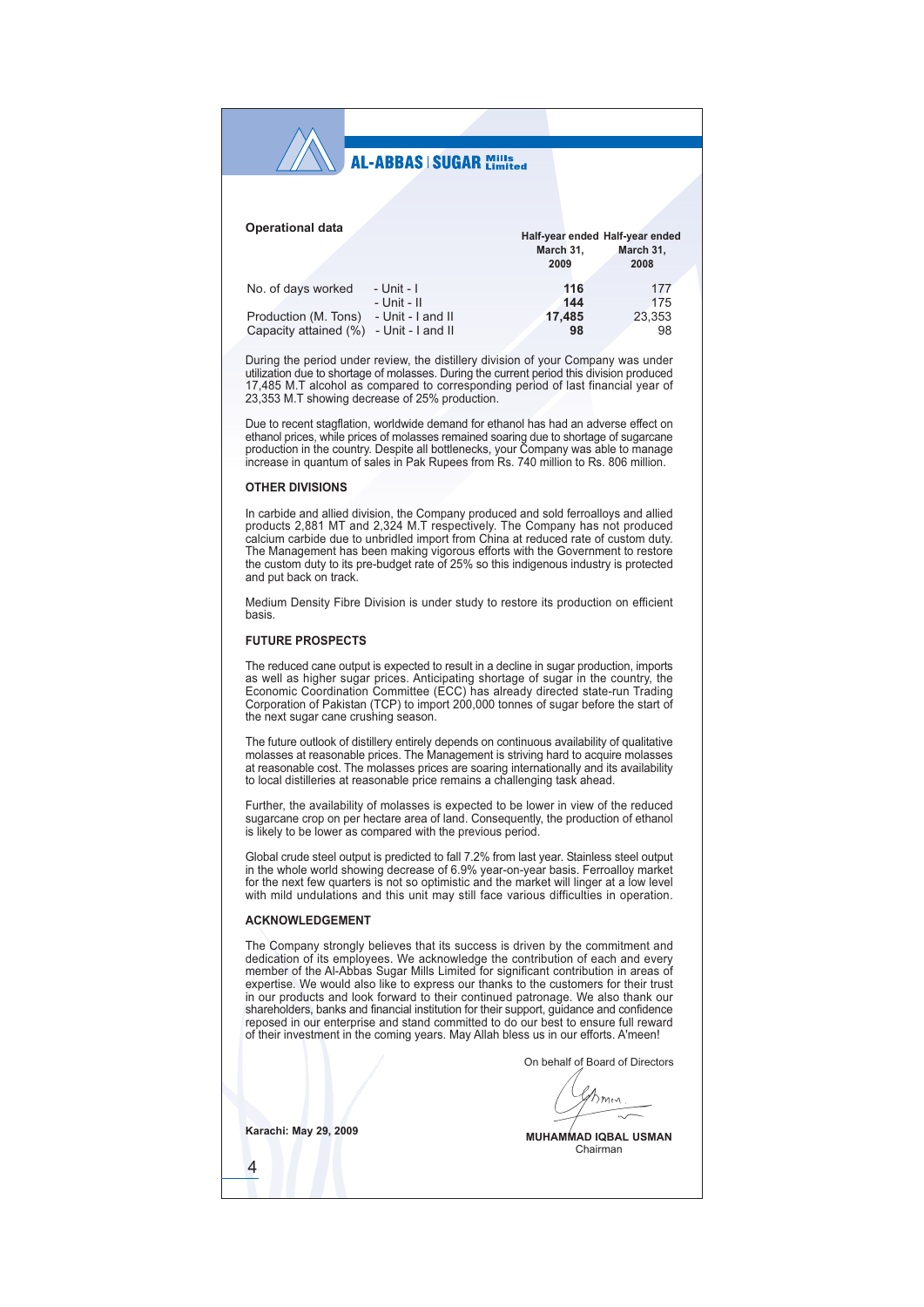### **AUDITORS REPORT TO THE MEMBERS** ON REVIEW OF CONDENSED INTERIM **FINANCIAL INFORMATION**

#### Introduction

We have reviewed the accompanying condensed interim balance sheet of AL-ABBAS SUGAR MILLS LIMITED as at March 31, 2009 and the related condensed interim profit and loss account, condensed interim cash flow statement and condensed interim statement of changes in equity, together with the notes forming part thereof, for the half year then ended (hereinafter referred to as the" interim financial information"). Management is responsible for the preparation and presentation of this interim financial information in accordance with approved accounting standards as applicable in Pakistan. Our responsibility is to express our conclusion on this interim financial information based on our review. The figures of the condensed interim profit and loss account for quarters ended March 31, 2009 and 2008 have not been reviewed, as we are required to review only the cumulative figures for the half year ended March 31, 2009 and 2008.

#### **Scope of Review**

We conducted our review in accordance with the International Standard on Review Engagements 2410, "Review of Interim Financial Information performed by the Independent Auditor of the Entity". A review of condensed interim financial information consists of making inquiries, primarily of persons responsible for financial and accounting matters, and applying analytical and other review procedures. A review is substantially less in scope than an audit conducted in accordance with International Standards on Auditing as applicable in Pakistan and consequently does not enable us to obtain assurance that we would become aware of all significant matters that might be identified in an audit. Accordingly, we do not express an audit opinion.

#### Conclusion

Based on our review, nothing has come to our attention that causes us to believe that the accompanying condensed interim financial information as of and for the half year ended March 31, 2009 is not prepared, in all material respects, in accordance with approved accounting standards as applicable in Pakistan.

**Theo** Day fle

Hyder Bhimji & Co. Chartered Accountants Engagement Partner: Mohammad Hanif Razzak

Karachi May 29, 2009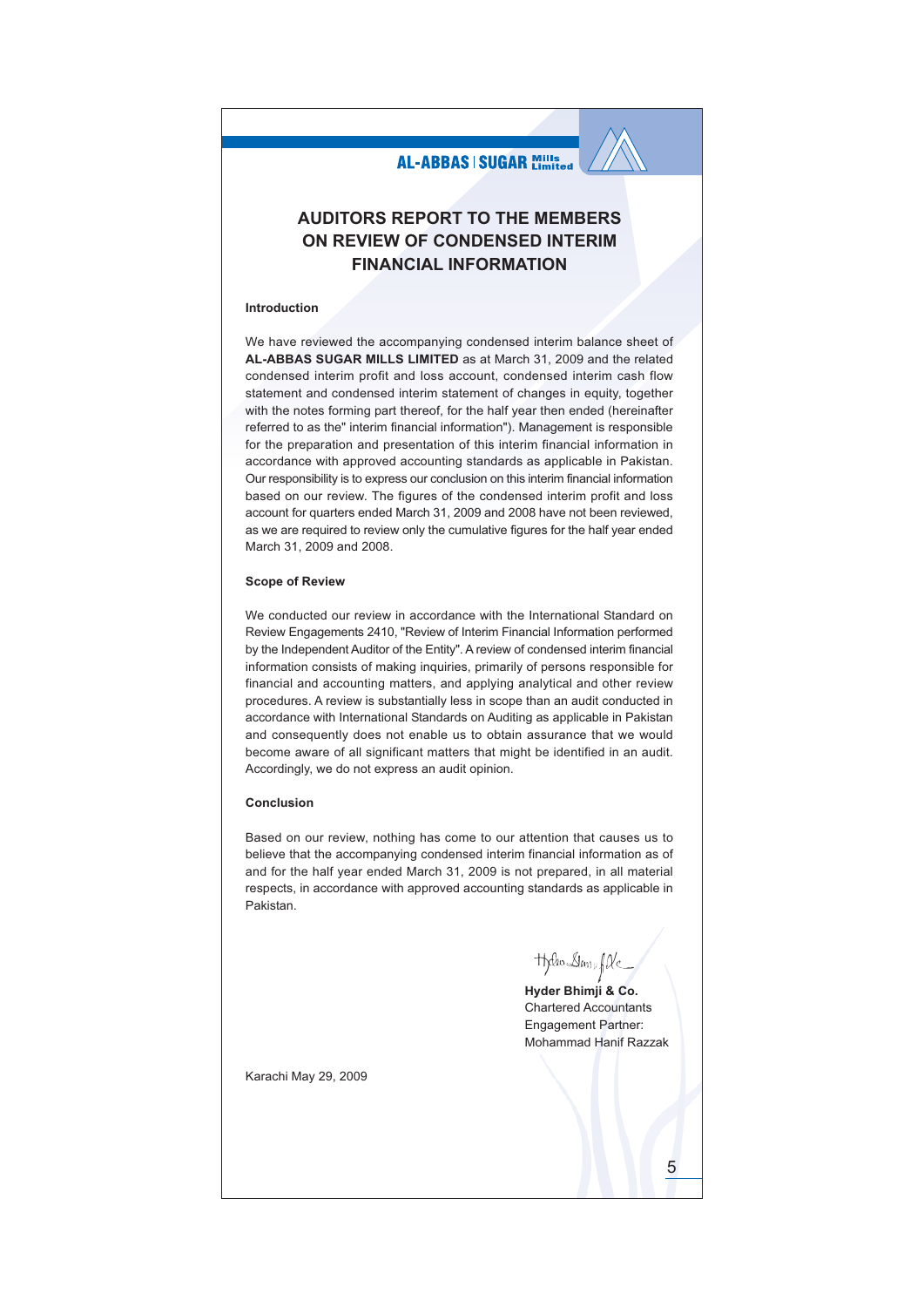## **INTERIM CONDENSED BALANCE SHEET**

AS AT MARCH 31, 2009

 $\wedge$ 

|   |                                                                                          |             | Un-audited | Audited                          |
|---|------------------------------------------------------------------------------------------|-------------|------------|----------------------------------|
|   |                                                                                          | <b>Note</b> | March      | September                        |
|   |                                                                                          |             | 31, 2009   | 30, 2008<br>(Rupees in thousand) |
|   | <b>NON-CURRENT ASSETS</b>                                                                |             |            |                                  |
|   | Property, plant and equipment                                                            | 6           | 2,267,342  | 2,082,835                        |
|   | Long term loan and advances                                                              |             | 2,867      | 3,103                            |
|   | Long term deposits                                                                       |             | 11,031     | 11,026                           |
|   | Long term investments                                                                    |             | 32,840     | 29,182                           |
|   |                                                                                          |             | 2,314,080  | 2,126,146                        |
|   |                                                                                          |             |            |                                  |
|   | <b>CURRENT ASSETS</b>                                                                    |             |            |                                  |
|   | Stores, spares and loose tools                                                           |             | 253,118    | 209,401                          |
|   | Stock-in-trade                                                                           |             | 2,212,928  | 1,036,195                        |
|   | Trade debts - unsecured, considered good                                                 |             | 129,063    | 37,997                           |
|   | Loans and advances                                                                       |             | 199,029    | 201,315                          |
|   | Trade deposits and prepayments                                                           |             | 8,643      | 5,448                            |
|   | Other receivable                                                                         | 7           | 25,464     |                                  |
|   | Short term investment                                                                    |             | 15,650     | 17,250                           |
|   |                                                                                          |             | 35         | 128                              |
|   | Accrued mark-up                                                                          |             |            |                                  |
|   | Tax refundable due from Government                                                       |             | 14,231     | 86,415                           |
|   | Cash and bank balances                                                                   |             | 29,180     | 48,417                           |
|   |                                                                                          |             | 2,887,341  | 1,642,566                        |
|   |                                                                                          |             |            |                                  |
|   |                                                                                          |             | 5,201,421  | 3,768,712                        |
|   |                                                                                          |             |            |                                  |
|   | <b>SHARE CAPITAL AND RESERVES</b>                                                        |             |            |                                  |
|   | Authorized capital                                                                       |             |            |                                  |
|   | 17,500,000 Ordinary shares of Rs. 10 each                                                |             | 175,000    | 175,000                          |
|   |                                                                                          |             |            |                                  |
|   | Issued, subscribed and paid-up capital                                                   |             | 173,623    | 173,623                          |
|   | Reserves                                                                                 |             | 797,499    | 696,167                          |
|   | Shareholders' equity                                                                     |             | 971,122    | 869,790                          |
|   |                                                                                          |             |            |                                  |
|   | <b>NON - CURRENT LIABILITIES</b>                                                         |             |            |                                  |
|   | Long term financing                                                                      |             | 983,033    | 1,075,000                        |
|   | Long term loan from related parties                                                      |             | 301,346    | 395,070                          |
|   | Liabilities against assets subject to finance lease                                      |             | 2,499      | 3,295                            |
|   | Deferred liabilities                                                                     |             | 57,347     | 38,186                           |
|   |                                                                                          |             | 1,344,225  | 1,511,551                        |
|   |                                                                                          |             |            |                                  |
|   | <b>CURRENT LIABILITIES</b>                                                               |             |            |                                  |
|   |                                                                                          |             |            |                                  |
|   | Trade and other payables                                                                 |             | 1,339,296  | 656,959                          |
|   | Accrued mark-up                                                                          |             | 80,298     | 63,958                           |
|   | Short term borrowings                                                                    |             | 1,285,411  | 558,526                          |
|   | Current maturity of non-current liabilities                                              |             | 168,218    | 95,077                           |
|   | Provision for taxation                                                                   |             | 12,851     | 12,851                           |
|   |                                                                                          |             | 2,886,074  | 1,387,371                        |
|   | <b>CONTINGENCIES AND COMMITMENTS</b>                                                     | 8           |            |                                  |
|   |                                                                                          |             | 5,201,421  | 3,768,712                        |
|   |                                                                                          |             |            |                                  |
|   | The annexed notes form an integral part of this condensed interim financial information. |             |            |                                  |
|   |                                                                                          |             |            |                                  |
|   |                                                                                          |             |            |                                  |
|   |                                                                                          |             |            |                                  |
|   |                                                                                          |             |            |                                  |
|   |                                                                                          |             |            |                                  |
|   |                                                                                          |             |            |                                  |
|   |                                                                                          |             |            |                                  |
|   | hunaid Qureshi                                                                           |             |            |                                  |
|   | <b>Chief Executive</b>                                                                   |             |            | Director                         |
|   |                                                                                          |             |            |                                  |
| 6 |                                                                                          |             |            |                                  |
|   |                                                                                          |             |            |                                  |
|   |                                                                                          |             |            |                                  |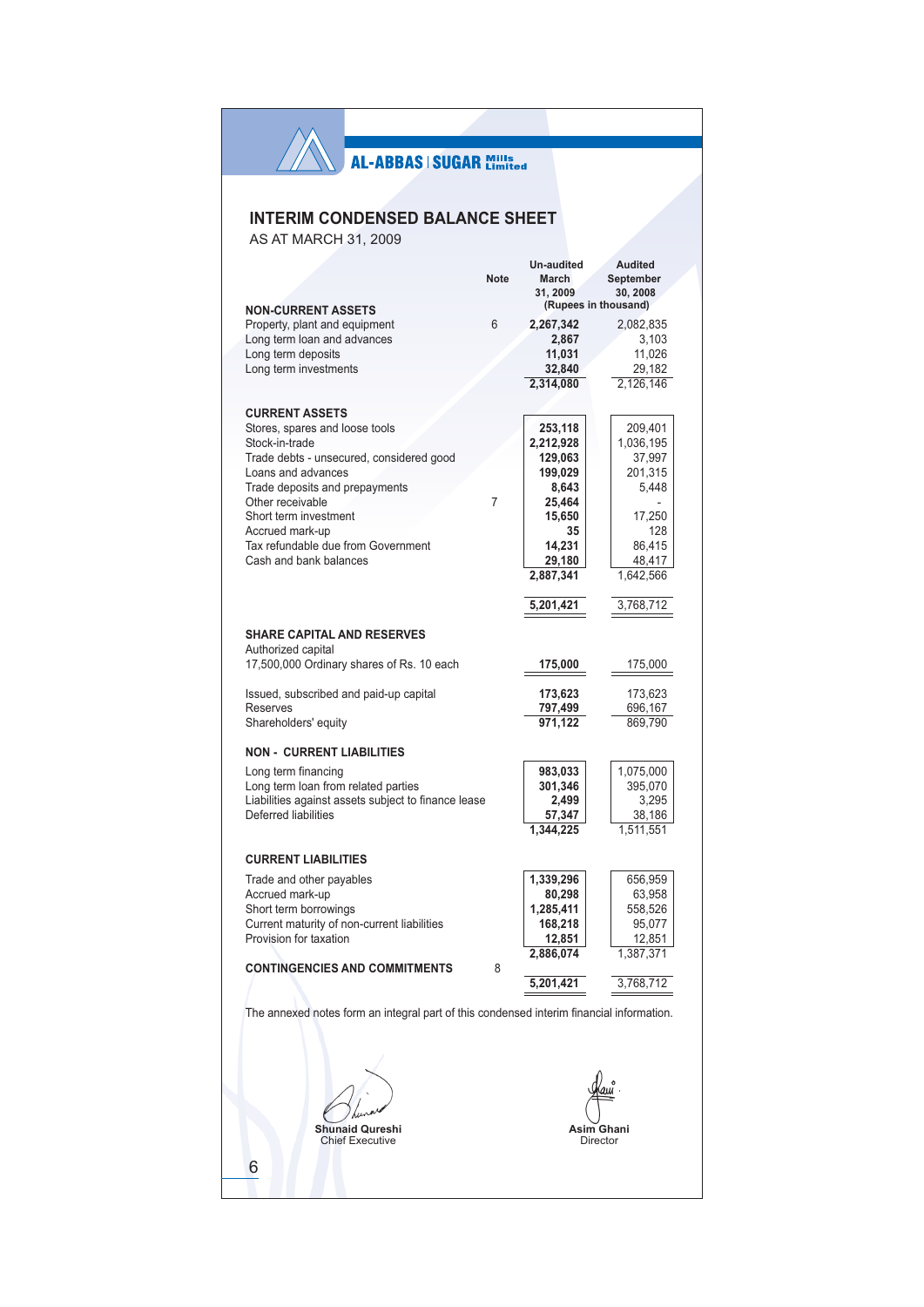### **INTERIM CONDENSED PROFIT AND LOSS ACCOUNT (UN-AUDITED)** FOR THE PERIOD ENDED MARCH 31, 2009

|                               |             | <b>Half Year Ended</b> | <b>Quarter Ended</b> |            |
|-------------------------------|-------------|------------------------|----------------------|------------|
|                               | 2009        | 2008                   | 2009                 | 2008       |
|                               |             | (Rupees in thousand)   |                      |            |
| Turnover                      | 1,732,610   | 1,256,495              | 476,756              | 630,697    |
| Cost of sales                 | (1,405,195) | (1,042,585)            | (380, 897)           | (464, 913) |
| <b>Gross profit</b>           | 327,415     | 213,910                | 95,859               | 165,784    |
| Distribution cost             | (35,086)    | (42, 309)              | (16, 730)            | (26, 805)  |
| Administrative expenses       | (38, 447)   | (35, 657)              | (21, 527)            | (19, 320)  |
| Other operating expenses      | (12, 800)   | (7,689)                | 9,743                | (4, 195)   |
|                               | (86, 333)   | (85, 655)              | (28, 514)            | (50, 320)  |
| <b>Operating profit</b>       | 241,082     | 128,255                | 67,345               | 115,464    |
| Finance cost                  | (97, 268)   | (79, 139)              | (34, 864)            | (38, 519)  |
| Other operating income        | 4.312       | 7.962                  | 3.465                | 4.562      |
| <b>Profit before taxation</b> | 148.126     | 57.078                 | 35,946               | 81.507     |
| <b>Taxation</b>               |             |                        |                      |            |
| Current                       | (7, 816)    | (7,980)                | (2,904)              | (2,820)    |
| Deferred                      | (16, 592)   |                        | (16, 592)            | (48, 992)  |
|                               | (24, 408)   | (7,980)                | (19, 496)            | (51, 812)  |
| <b>Profit after taxation</b>  | 123,718     | 49,098                 | 16,450               | 29,695     |
| Earnings per share            |             |                        |                      |            |
| (Basic and diluted - Rupees)  | 7.13        | 2.83                   | 0.95                 | 1.71       |
|                               |             |                        |                      |            |

The annexed notes form an integral part of this condensed interim financial information.

**Shunaid Qureshi**<br>Chief Executive

Asim Ghani<br>Director

 $\overline{7}$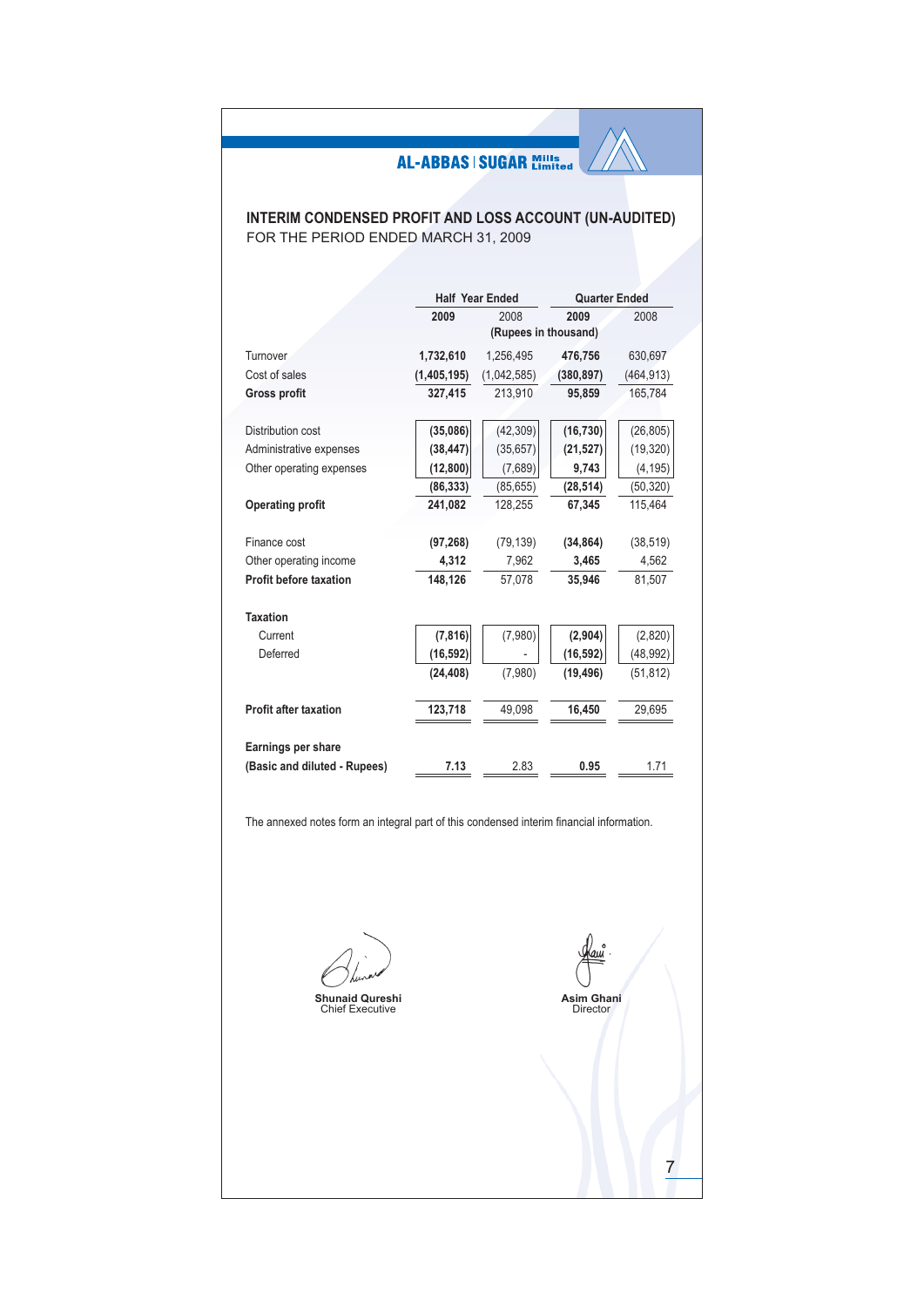|                                                                                                                                                                                                                                                                                                                                                                                                                                                                                                                                                                                                                                                                                                                                                                                                                                                                                                                                                                                                                                                                                                                                                                                                                                                                                                                                   |             |            | March      |
|-----------------------------------------------------------------------------------------------------------------------------------------------------------------------------------------------------------------------------------------------------------------------------------------------------------------------------------------------------------------------------------------------------------------------------------------------------------------------------------------------------------------------------------------------------------------------------------------------------------------------------------------------------------------------------------------------------------------------------------------------------------------------------------------------------------------------------------------------------------------------------------------------------------------------------------------------------------------------------------------------------------------------------------------------------------------------------------------------------------------------------------------------------------------------------------------------------------------------------------------------------------------------------------------------------------------------------------|-------------|------------|------------|
|                                                                                                                                                                                                                                                                                                                                                                                                                                                                                                                                                                                                                                                                                                                                                                                                                                                                                                                                                                                                                                                                                                                                                                                                                                                                                                                                   | <b>Note</b> | 31, 2009   | 31, 2008   |
|                                                                                                                                                                                                                                                                                                                                                                                                                                                                                                                                                                                                                                                                                                                                                                                                                                                                                                                                                                                                                                                                                                                                                                                                                                                                                                                                   |             |            |            |
|                                                                                                                                                                                                                                                                                                                                                                                                                                                                                                                                                                                                                                                                                                                                                                                                                                                                                                                                                                                                                                                                                                                                                                                                                                                                                                                                   |             |            |            |
|                                                                                                                                                                                                                                                                                                                                                                                                                                                                                                                                                                                                                                                                                                                                                                                                                                                                                                                                                                                                                                                                                                                                                                                                                                                                                                                                   | 10          |            | (583, 693) |
|                                                                                                                                                                                                                                                                                                                                                                                                                                                                                                                                                                                                                                                                                                                                                                                                                                                                                                                                                                                                                                                                                                                                                                                                                                                                                                                                   |             |            |            |
| Financial cost paid                                                                                                                                                                                                                                                                                                                                                                                                                                                                                                                                                                                                                                                                                                                                                                                                                                                                                                                                                                                                                                                                                                                                                                                                                                                                                                               |             | (106, 392) | (67, 970)  |
| Taxes paid                                                                                                                                                                                                                                                                                                                                                                                                                                                                                                                                                                                                                                                                                                                                                                                                                                                                                                                                                                                                                                                                                                                                                                                                                                                                                                                        |             | (7, 816)   | (12,660)   |
|                                                                                                                                                                                                                                                                                                                                                                                                                                                                                                                                                                                                                                                                                                                                                                                                                                                                                                                                                                                                                                                                                                                                                                                                                                                                                                                                   |             | (114, 208) | (80, 630)  |
| Net cash used in operating activities                                                                                                                                                                                                                                                                                                                                                                                                                                                                                                                                                                                                                                                                                                                                                                                                                                                                                                                                                                                                                                                                                                                                                                                                                                                                                             |             | (359, 023) | (664, 323) |
|                                                                                                                                                                                                                                                                                                                                                                                                                                                                                                                                                                                                                                                                                                                                                                                                                                                                                                                                                                                                                                                                                                                                                                                                                                                                                                                                   |             |            |            |
|                                                                                                                                                                                                                                                                                                                                                                                                                                                                                                                                                                                                                                                                                                                                                                                                                                                                                                                                                                                                                                                                                                                                                                                                                                                                                                                                   |             |            |            |
|                                                                                                                                                                                                                                                                                                                                                                                                                                                                                                                                                                                                                                                                                                                                                                                                                                                                                                                                                                                                                                                                                                                                                                                                                                                                                                                                   |             |            |            |
|                                                                                                                                                                                                                                                                                                                                                                                                                                                                                                                                                                                                                                                                                                                                                                                                                                                                                                                                                                                                                                                                                                                                                                                                                                                                                                                                   |             |            |            |
|                                                                                                                                                                                                                                                                                                                                                                                                                                                                                                                                                                                                                                                                                                                                                                                                                                                                                                                                                                                                                                                                                                                                                                                                                                                                                                                                   |             |            |            |
|                                                                                                                                                                                                                                                                                                                                                                                                                                                                                                                                                                                                                                                                                                                                                                                                                                                                                                                                                                                                                                                                                                                                                                                                                                                                                                                                   |             |            | (150)      |
| <b>AL-ABBAS   SUGAR Mills</b><br>INTERIM CONDENSED CASH FLOW STATEMENT (UN-AUDITED)<br>FOR THE PERIOD ENDED MARCH 31, 2009<br><b>March</b><br>(Rupees in thousand)<br>Cash flow from operating activities<br>Cash used in operations<br>(244, 815)<br>Cash flow from investing activities<br>(249, 051)<br>Capital expenditure on property, plant and equipment<br>(14, 850)<br>Proceeds from disposal property, plant and equipment<br>1,110<br>Intangible assets<br>236<br>Long term loans and advances<br>Long term deposits<br>(5)<br>(247, 710)<br>Net cash used in investing activities<br>Cash flow from financing activities<br>Repayment of long term financing<br>(19, 622)<br>Repayment of long term loan from related parties<br>(93, 724)<br>Proceeds from long term financing obtained<br>765,245<br>Dividend paid<br>(26, 043)<br>726,885<br>Short term borrowings - net<br>657,187<br>Net cash from financing activities<br>587,496<br>(19, 237)<br>Net (decrease)/ increase in cash and cash equivalents<br>Cash and cash equivalents at beginning of the year<br>48,417<br>Cash and cash equivalents at the end of the period<br>29,180<br>The annexed notes form an integral part of this condensed interim financial information.<br>Asim Ghani<br>Shunaid Qureshi<br><b>Chief Executive</b><br>Director<br>8 |             | (247)      |            |
|                                                                                                                                                                                                                                                                                                                                                                                                                                                                                                                                                                                                                                                                                                                                                                                                                                                                                                                                                                                                                                                                                                                                                                                                                                                                                                                                   |             |            | (444)      |
|                                                                                                                                                                                                                                                                                                                                                                                                                                                                                                                                                                                                                                                                                                                                                                                                                                                                                                                                                                                                                                                                                                                                                                                                                                                                                                                                   |             |            | (15,691)   |
|                                                                                                                                                                                                                                                                                                                                                                                                                                                                                                                                                                                                                                                                                                                                                                                                                                                                                                                                                                                                                                                                                                                                                                                                                                                                                                                                   |             |            |            |
|                                                                                                                                                                                                                                                                                                                                                                                                                                                                                                                                                                                                                                                                                                                                                                                                                                                                                                                                                                                                                                                                                                                                                                                                                                                                                                                                   |             |            |            |
|                                                                                                                                                                                                                                                                                                                                                                                                                                                                                                                                                                                                                                                                                                                                                                                                                                                                                                                                                                                                                                                                                                                                                                                                                                                                                                                                   |             |            |            |
|                                                                                                                                                                                                                                                                                                                                                                                                                                                                                                                                                                                                                                                                                                                                                                                                                                                                                                                                                                                                                                                                                                                                                                                                                                                                                                                                   |             |            |            |
|                                                                                                                                                                                                                                                                                                                                                                                                                                                                                                                                                                                                                                                                                                                                                                                                                                                                                                                                                                                                                                                                                                                                                                                                                                                                                                                                   |             |            | (720, 534) |
|                                                                                                                                                                                                                                                                                                                                                                                                                                                                                                                                                                                                                                                                                                                                                                                                                                                                                                                                                                                                                                                                                                                                                                                                                                                                                                                                   |             |            |            |
|                                                                                                                                                                                                                                                                                                                                                                                                                                                                                                                                                                                                                                                                                                                                                                                                                                                                                                                                                                                                                                                                                                                                                                                                                                                                                                                                   |             |            |            |
|                                                                                                                                                                                                                                                                                                                                                                                                                                                                                                                                                                                                                                                                                                                                                                                                                                                                                                                                                                                                                                                                                                                                                                                                                                                                                                                                   |             |            |            |
|                                                                                                                                                                                                                                                                                                                                                                                                                                                                                                                                                                                                                                                                                                                                                                                                                                                                                                                                                                                                                                                                                                                                                                                                                                                                                                                                   |             |            | 701,898    |
|                                                                                                                                                                                                                                                                                                                                                                                                                                                                                                                                                                                                                                                                                                                                                                                                                                                                                                                                                                                                                                                                                                                                                                                                                                                                                                                                   |             |            | 21,884     |
|                                                                                                                                                                                                                                                                                                                                                                                                                                                                                                                                                                                                                                                                                                                                                                                                                                                                                                                                                                                                                                                                                                                                                                                                                                                                                                                                   |             |            | 39,142     |
|                                                                                                                                                                                                                                                                                                                                                                                                                                                                                                                                                                                                                                                                                                                                                                                                                                                                                                                                                                                                                                                                                                                                                                                                                                                                                                                                   |             |            | 61,026     |
|                                                                                                                                                                                                                                                                                                                                                                                                                                                                                                                                                                                                                                                                                                                                                                                                                                                                                                                                                                                                                                                                                                                                                                                                                                                                                                                                   |             |            |            |
|                                                                                                                                                                                                                                                                                                                                                                                                                                                                                                                                                                                                                                                                                                                                                                                                                                                                                                                                                                                                                                                                                                                                                                                                                                                                                                                                   |             |            |            |
|                                                                                                                                                                                                                                                                                                                                                                                                                                                                                                                                                                                                                                                                                                                                                                                                                                                                                                                                                                                                                                                                                                                                                                                                                                                                                                                                   |             |            |            |
|                                                                                                                                                                                                                                                                                                                                                                                                                                                                                                                                                                                                                                                                                                                                                                                                                                                                                                                                                                                                                                                                                                                                                                                                                                                                                                                                   |             |            |            |
|                                                                                                                                                                                                                                                                                                                                                                                                                                                                                                                                                                                                                                                                                                                                                                                                                                                                                                                                                                                                                                                                                                                                                                                                                                                                                                                                   |             |            |            |
|                                                                                                                                                                                                                                                                                                                                                                                                                                                                                                                                                                                                                                                                                                                                                                                                                                                                                                                                                                                                                                                                                                                                                                                                                                                                                                                                   |             |            |            |
|                                                                                                                                                                                                                                                                                                                                                                                                                                                                                                                                                                                                                                                                                                                                                                                                                                                                                                                                                                                                                                                                                                                                                                                                                                                                                                                                   |             |            |            |
|                                                                                                                                                                                                                                                                                                                                                                                                                                                                                                                                                                                                                                                                                                                                                                                                                                                                                                                                                                                                                                                                                                                                                                                                                                                                                                                                   |             |            |            |
|                                                                                                                                                                                                                                                                                                                                                                                                                                                                                                                                                                                                                                                                                                                                                                                                                                                                                                                                                                                                                                                                                                                                                                                                                                                                                                                                   |             |            |            |
|                                                                                                                                                                                                                                                                                                                                                                                                                                                                                                                                                                                                                                                                                                                                                                                                                                                                                                                                                                                                                                                                                                                                                                                                                                                                                                                                   |             |            |            |
|                                                                                                                                                                                                                                                                                                                                                                                                                                                                                                                                                                                                                                                                                                                                                                                                                                                                                                                                                                                                                                                                                                                                                                                                                                                                                                                                   |             |            |            |
|                                                                                                                                                                                                                                                                                                                                                                                                                                                                                                                                                                                                                                                                                                                                                                                                                                                                                                                                                                                                                                                                                                                                                                                                                                                                                                                                   |             |            |            |
|                                                                                                                                                                                                                                                                                                                                                                                                                                                                                                                                                                                                                                                                                                                                                                                                                                                                                                                                                                                                                                                                                                                                                                                                                                                                                                                                   |             |            |            |
|                                                                                                                                                                                                                                                                                                                                                                                                                                                                                                                                                                                                                                                                                                                                                                                                                                                                                                                                                                                                                                                                                                                                                                                                                                                                                                                                   |             |            |            |
|                                                                                                                                                                                                                                                                                                                                                                                                                                                                                                                                                                                                                                                                                                                                                                                                                                                                                                                                                                                                                                                                                                                                                                                                                                                                                                                                   |             |            |            |
|                                                                                                                                                                                                                                                                                                                                                                                                                                                                                                                                                                                                                                                                                                                                                                                                                                                                                                                                                                                                                                                                                                                                                                                                                                                                                                                                   |             |            |            |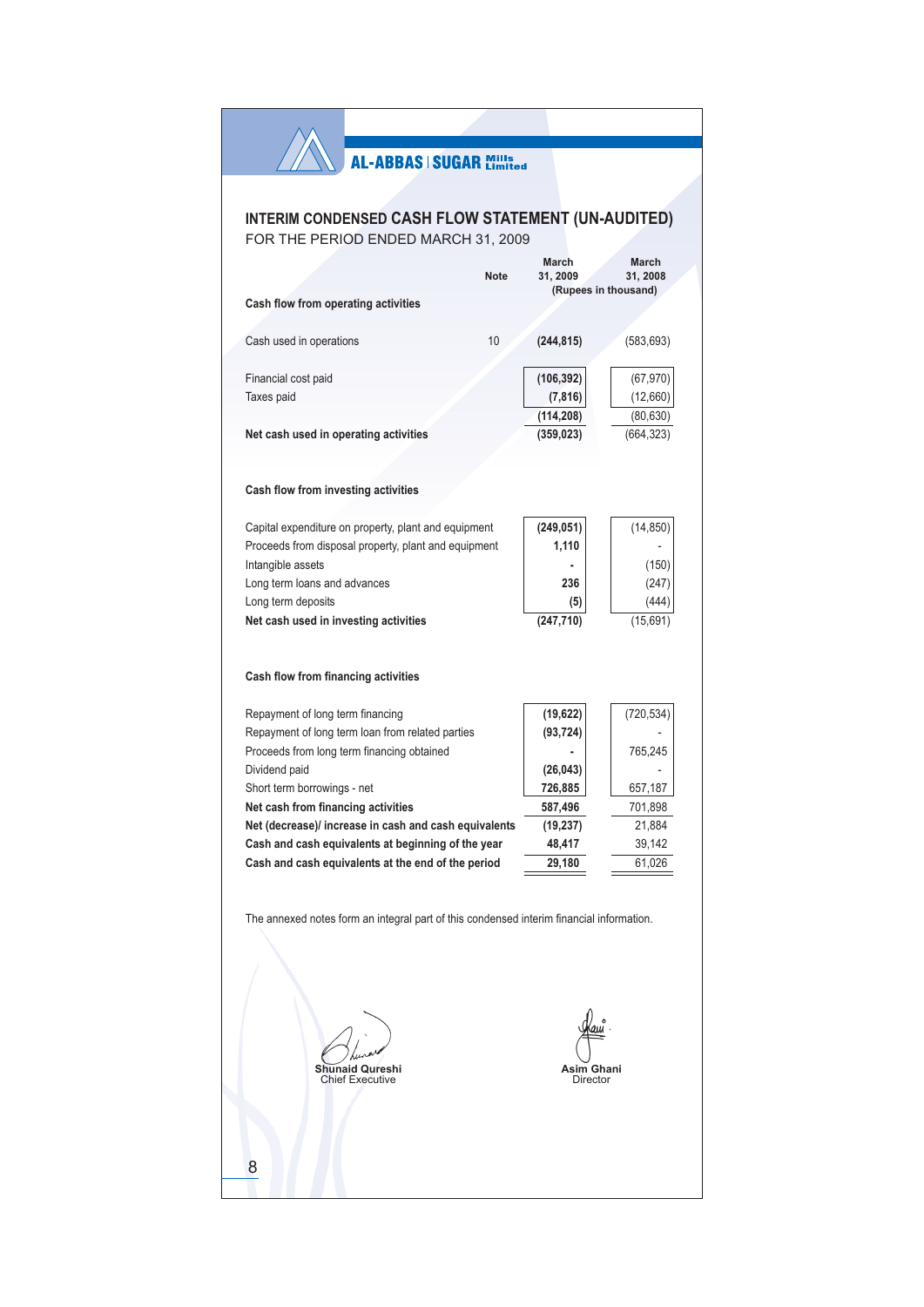| remeasurement of<br>available for sale<br>Fair value on<br>investment<br>(7, 183)<br>(7, 183)<br>(3,526)<br>3,657<br>Asim Ghani<br>Director<br><u>en</u><br>(Rupees in thousand)<br>Unappropriated<br>(26, 043)<br>170,305<br>123,718<br>profit<br>49,098<br>219,403<br>25,947<br>245,350<br>343,025<br>458,000<br>458,000<br>458,000<br>458,000<br>Reserve<br>General<br>Share capital<br>The annexed notes form an integral part of this condensed interim financial information.<br>173,623<br>173,623<br>173,623<br>173,623<br>Reversal of fair value reserve on remeasurement of available for sale investment<br>Loss on change in fair value of available for sale investment<br>Profit for the half year ended September 30, 2008<br>Profit for the half year ended March 31, 2008<br>Profit for the half year ended March 31, 2009<br><b>Shunaid Qureshi</b><br>Chief Executive<br>العمليلاء<br>Balance as at October 1, 2008<br>Balance as at October 1, 2007<br>Balance as at March 31, 2008<br>Balance as at March 31, 2009<br>Dividend paid during the period |
|----------------------------------------------------------------------------------------------------------------------------------------------------------------------------------------------------------------------------------------------------------------------------------------------------------------------------------------------------------------------------------------------------------------------------------------------------------------------------------------------------------------------------------------------------------------------------------------------------------------------------------------------------------------------------------------------------------------------------------------------------------------------------------------------------------------------------------------------------------------------------------------------------------------------------------------------------------------------------------------------------------------------------------------------------------------------------|
|                                                                                                                                                                                                                                                                                                                                                                                                                                                                                                                                                                                                                                                                                                                                                                                                                                                                                                                                                                                                                                                                            |
|                                                                                                                                                                                                                                                                                                                                                                                                                                                                                                                                                                                                                                                                                                                                                                                                                                                                                                                                                                                                                                                                            |
|                                                                                                                                                                                                                                                                                                                                                                                                                                                                                                                                                                                                                                                                                                                                                                                                                                                                                                                                                                                                                                                                            |
|                                                                                                                                                                                                                                                                                                                                                                                                                                                                                                                                                                                                                                                                                                                                                                                                                                                                                                                                                                                                                                                                            |
|                                                                                                                                                                                                                                                                                                                                                                                                                                                                                                                                                                                                                                                                                                                                                                                                                                                                                                                                                                                                                                                                            |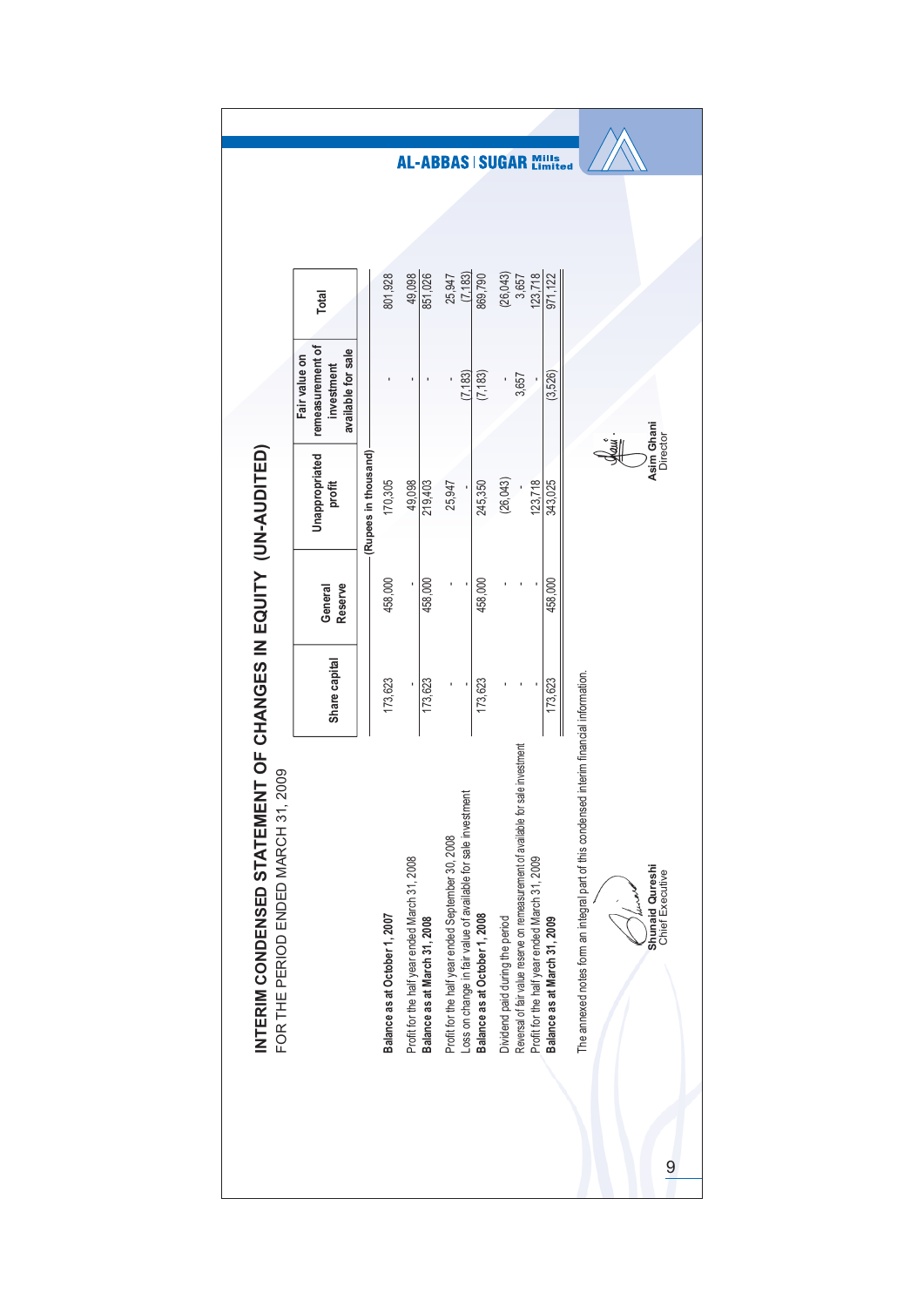NOTES TO THE CONDENSED INTERIM FINANCIAL INFORMATION (UN-AUDITED) FOR THE PERIOD ENDED MARCH 31, 2009

#### 1 THE COMPANY AND ITS OPERATIONS

Al-Abbas Sugar Mills Limited (AASML) was incorporated in Pakistan on May 2, 1991 as a public limited company. The Company's shares are quoted on Karachi Stock Exchange. The registered office of the Company is situated at Pardesi House, Survey No. 2/1, R.Y.16. Old Queens Road, Karachi. The Company carries out the business of following divisions.

| S. No          | <b>Division</b>                           | <b>Principal Activities</b>                                    | Location of undertaking           | <b>Commencement of</b><br>commercial<br>production   |
|----------------|-------------------------------------------|----------------------------------------------------------------|-----------------------------------|------------------------------------------------------|
| 1              | Sugar                                     | Manufacturing<br>and sale of<br>sugar                          | Mirwah<br>Gorchani,<br>Mirpurkhas | December 15, 1993                                    |
| $\overline{2}$ | <b>Distillerv</b>                         | Processing and<br>sale of industrial<br>alcohol                | Mirwah<br>Gorchani.<br>Mirpurkhas | Unit I: August 20, 2000<br>Unit II: January 23, 2004 |
| 3              | Calcium<br>Carbide and<br>allied products | Manufacturing<br>and sales of<br>Calcium Carbide<br>and Alloys | Dhabeji,<br>Thatta                | November 1, 2006                                     |
| $\overline{4}$ | <b>Medium Density</b><br>Fiber Board      | Manufacturing and<br>sales of Medium<br>Density Fiber Board.   | Dhabeji,<br>Thatta                | April 1, 2007                                        |

#### $\mathfrak{p}$ **BASIS OF PREPARATION**

This Condensed Interim Financial Information has been prepared in accordance with the requirements of the International Accounting Standards 34 "Interim Financial Reporting" and is submitted to the shareholders as required by Section 245 of the Companies Ordinance, 1984. This Condensed Interim Financial Information does not include all of the information required for full annual financial statements and should be read in conjunction with the annual published financial statements for the year ended September 30, 2008.

#### **ACCOUNTING POLICIES**  $\mathbf{R}$

The accounting policies adopted for the preparation of this Condensed Interim Financial Information are the same as those applied in the preparation of preceding annual published financial statements of the Company for the year ended September 30, 2008.

#### 4 PROVISIONS

#### 4.1 Current taxation

The Company falls under the presumptive tax regime under Sections 154 and 169 of the Income Tax Ordinance, 2001, to the extent of direct export sales. Provision for tax on other income and local sales is based on taxable income at the rates applicable for the current tax year, after considering the rebates and tax credits available, if any.

#### 4.2 Deferred taxation

Deferred tax is provided by using the liability method, on all temporary differences at the balance sheet date between the tax base of assets and liabilities and their carrying values for financial reporting purposes. Deferred tax assets are recognized only to the extent that it is probable that future profit will be available against which the assets can be utilized.

#### 4.3 Workers' Profit Participation Fund and Workers' Welfare Fund

Provision in respect of workers' profit participation fund and workers welfare fund are estimated only and final liabilities will be determined on the basis of annual results

10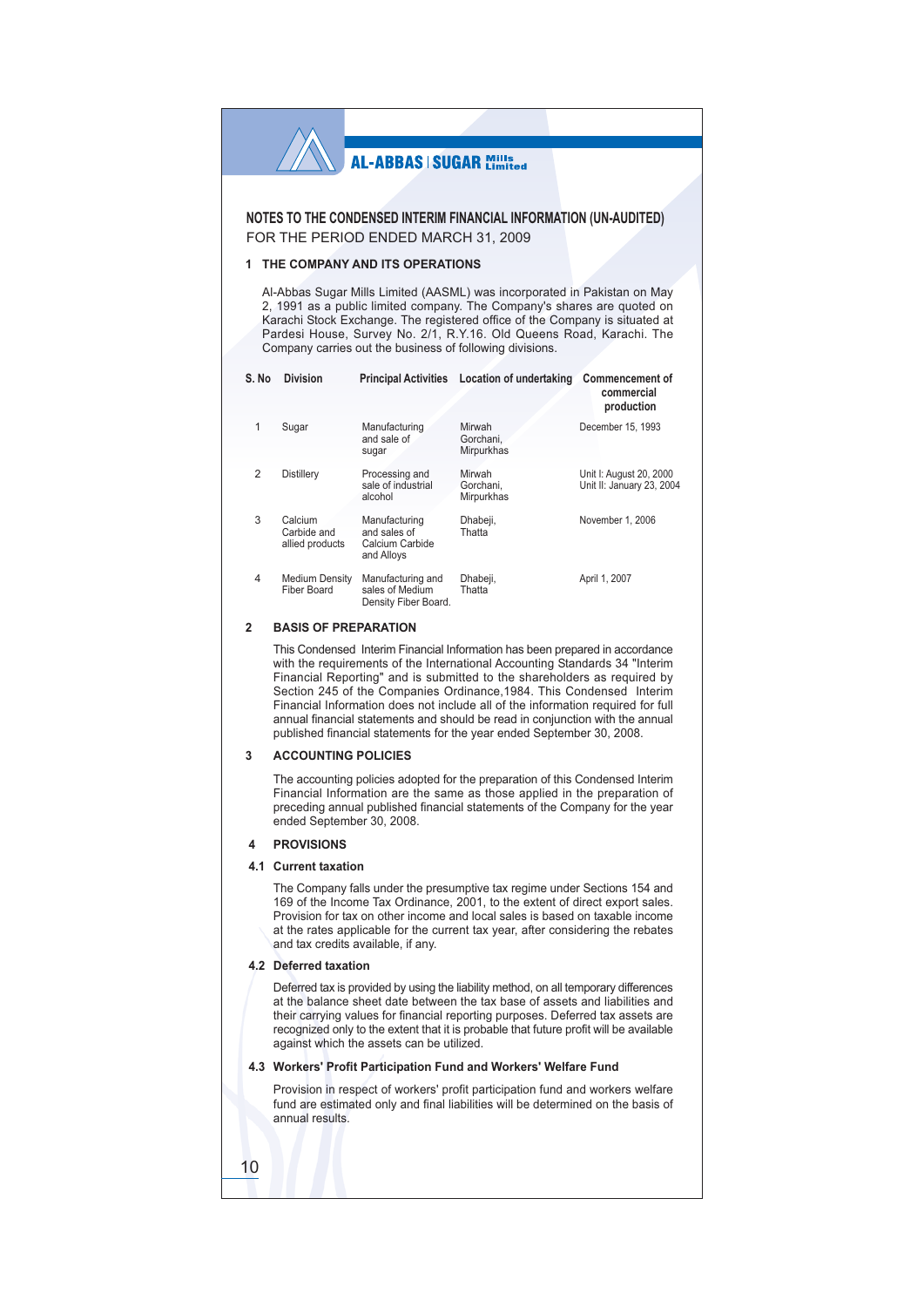#### **SEASONAL PRODUCTION** 5

Due to the seasonal availability of sugarcane, the manufacturing of sugar is carried out during the period of availability of sugarcane and cost incurred/ accrued up to the reporting date have been accounted for. According cost incurred/ accrued after the reporting date will be reported in the subsequent interim and annual financial statements.

| 6 | <b>PROPERTY, PLANT AND EQUIPMENT</b> | March<br>31, 2009<br>(Rupees in thousand) | March<br>31, 2008 |
|---|--------------------------------------|-------------------------------------------|-------------------|
|   | <b>Additions</b>                     |                                           |                   |
|   | Plant and machinery                  |                                           | 2,167             |
|   | Office equipment                     | 1,087                                     | 891               |
|   | Furniture, fixture and others        | 257                                       | 153               |
|   | Motor vehicles                       | 6,047                                     | 400               |
|   | Capital work in progress             | 241,660                                   |                   |
|   |                                      | 249.051                                   | 3.611             |
|   | <b>Disposals</b>                     |                                           |                   |
|   | Vehicles                             | 588                                       |                   |

#### **OTHER RECEIVABLE**  $\overline{7}$

This includes net receivable on cross currency and interest rate swap agreement.

#### $\bf 8$ **CONTINGENCIES AND COMMITMENTS**

#### 8.1 Contingencies

The status of contingencies as at March 31, 2009 is same as reported in the annual financial statements for the year ended September 30, 2008.

#### 8.2 Commitments

Commitments in respect of open letter of credit is amounting to Rs. 73.821 million (September 30, 2008: Rs. 122.170 million).

| 9  | <b>TURN OVER</b>                                |                  |                 |
|----|-------------------------------------------------|------------------|-----------------|
|    | Local                                           | 1,113,044        | 464,493         |
|    | Export                                          | 781,585          | 859,167         |
|    |                                                 | 1,894,629        | 1,323,660       |
|    | Less:                                           |                  |                 |
|    | Sales tax                                       | 152,502<br>9,517 | 65,062          |
|    | Excise duty                                     | 162,019          | 2,103<br>67,165 |
|    |                                                 | 1,732,610        | 1,256,495       |
| 10 | <b>CASH USED IN OPERATIONS</b>                  |                  |                 |
|    | Profit before taxation                          | 148,126          | 57,078          |
|    | Adjustment for:                                 |                  |                 |
|    | Depreciation                                    | 63,957           | 58,540          |
|    | Gain on disposal of fixed assets                | (524)            |                 |
|    | Amortization of intangible assets               |                  | 8               |
|    | Fair value changes in short term investment     | 1,600            |                 |
|    | Finance cost                                    | 97,268           | 79,139          |
|    | Provision against deferred liabilities          | 2,569            | 2,989           |
|    |                                                 | 164,870          | 140,676         |
|    | Operating profit before working capital changes | 312,996          | 197,754         |
|    | (Increase)/ decrease in current assets          |                  |                 |
|    | Stores, spares and loose tools                  | (43, 717)        | (9,649)         |
|    | Stock-in-trade                                  | (1, 176, 733)    | (761, 383)      |
|    | Trade debts                                     | (91,066)         | (152, 234)      |
|    | Loans and advances                              | 2,286            | (111, 715)      |
|    | Trade deposits and prepayments                  | (3, 195)         | (23, 895)       |
|    | Accrued mark-up                                 | 93               | 81              |
|    | Tax refundable due from Government              | 72.184           | (39,088)        |
|    |                                                 | (1, 240, 148)    | (1,097,883)     |
|    | Increase in trade and other payables            | 682,337          | 316,436         |
|    | Cash used in operations                         | (244, 815)       | (583, 693)      |
|    |                                                 |                  |                 |
|    |                                                 |                  |                 |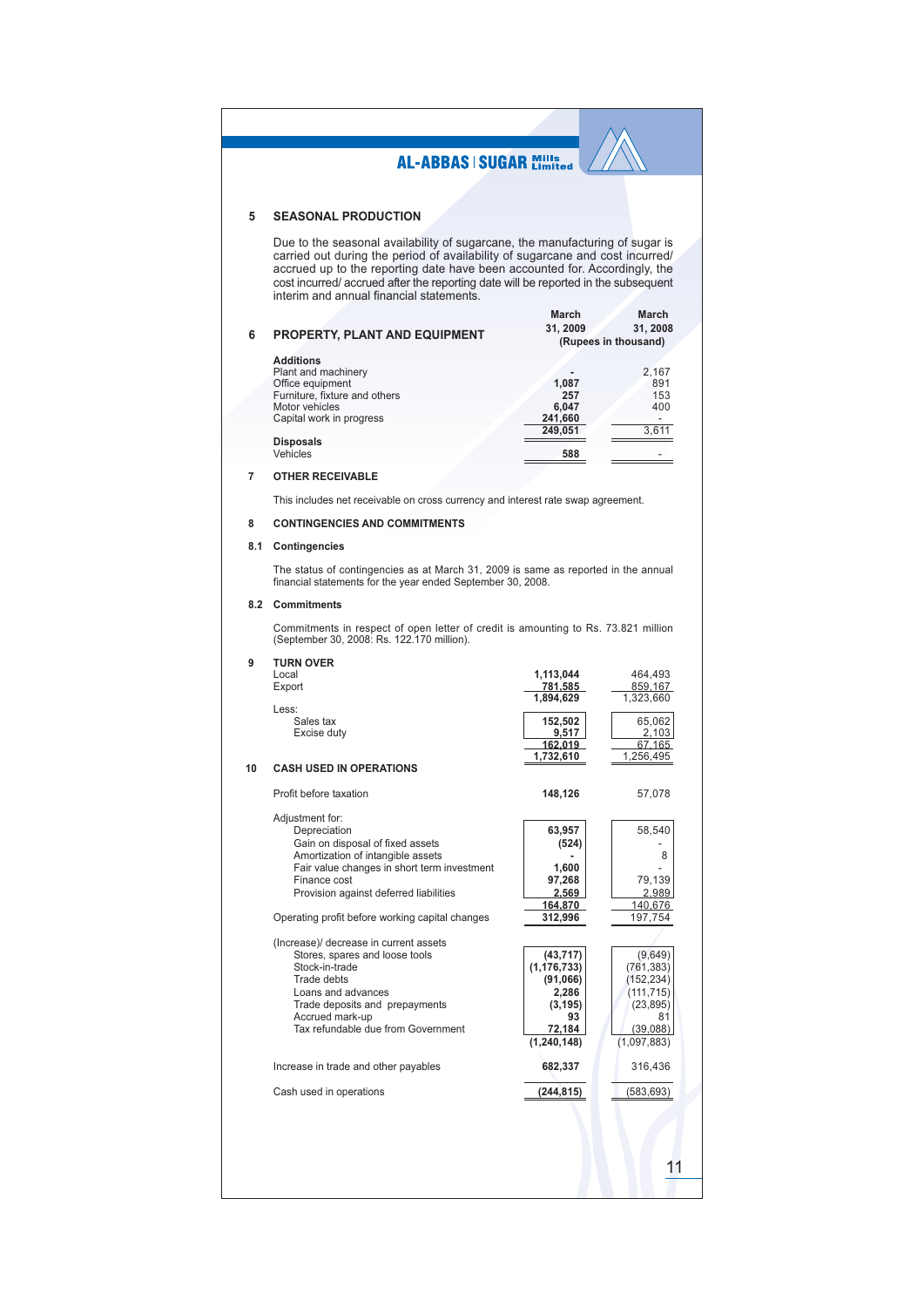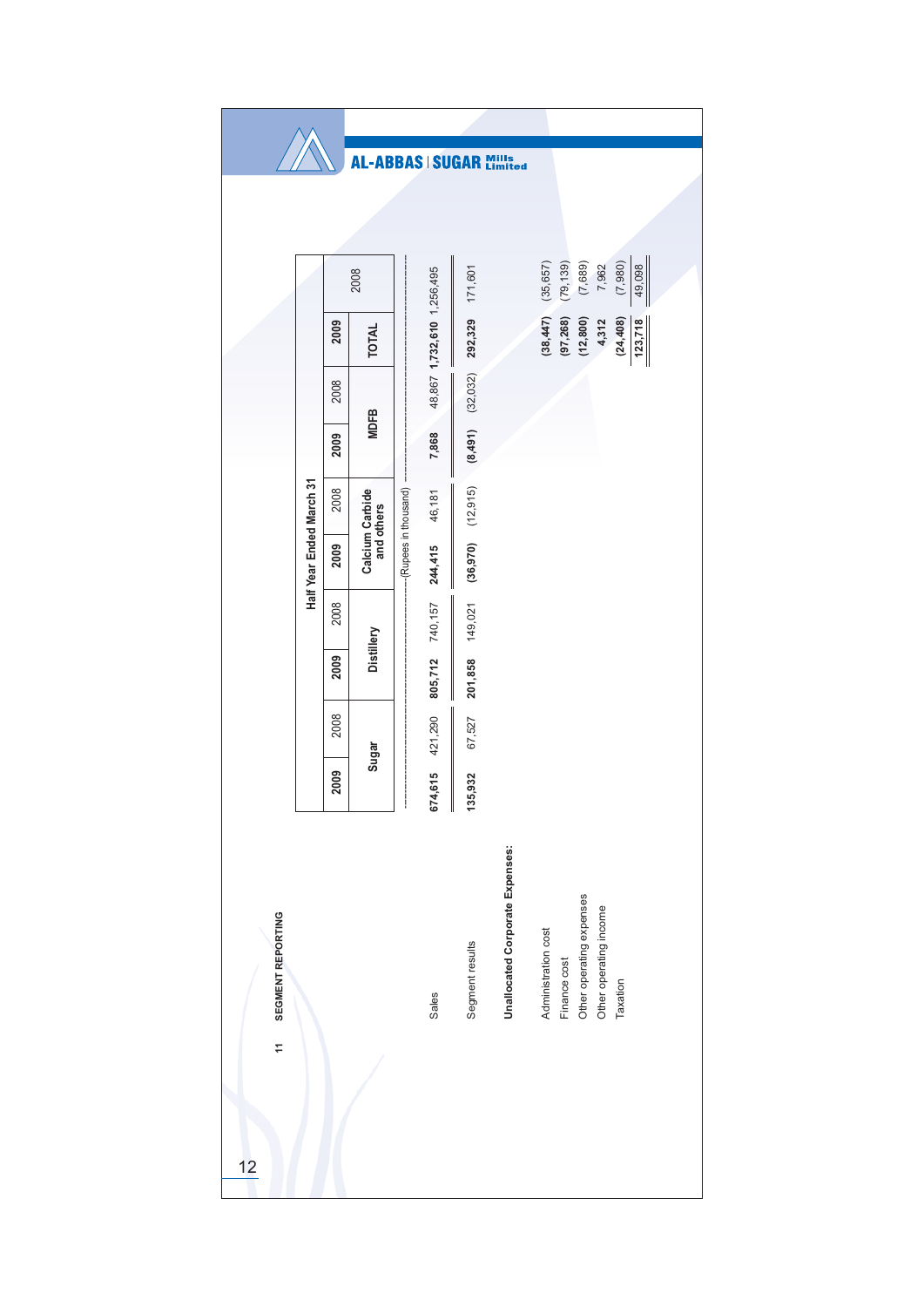|                        |      |                               |                            |         |                       | <b>AL-ABBAS   SUGAR Mills</b>   |                     |              |                          |                        |           |        |    |
|------------------------|------|-------------------------------|----------------------------|---------|-----------------------|---------------------------------|---------------------|--------------|--------------------------|------------------------|-----------|--------|----|
|                        |      |                               |                            |         |                       |                                 |                     |              |                          |                        |           |        |    |
|                        |      | 2008                          |                            | 630,697 | 138,979               |                                 | (19, 320)           | (38, 519)    | (4, 195)                 | 4,562                  | (51, 812) | 29,695 |    |
|                        | 2009 | <b>TOTAL</b>                  |                            | 476,756 | 79,129                |                                 | (21, 527)           | (34, 864)    | 9,743                    | 3,465                  | (19, 496) | 16,450 |    |
|                        | 2008 |                               |                            | 17,973  | 15,187                |                                 |                     |              |                          |                        |           |        |    |
|                        | 2009 | <b>MDFB</b>                   |                            | ı,      | 572                   |                                 |                     |              |                          |                        |           |        |    |
|                        | 2008 |                               |                            | 15,362  |                       |                                 |                     |              |                          |                        |           |        |    |
| Quarter Ended March 31 | 2009 | Calcium Carbide<br>and others | ---(Rupees in thousand) -- | 23,664  | $(98,560)$ $(12,740)$ |                                 |                     |              |                          |                        |           |        |    |
|                        | 2008 |                               |                            | 433,704 | 72,547                |                                 |                     |              |                          |                        |           |        |    |
|                        | 2009 | Distillery                    |                            | 302,810 | 123,846               |                                 |                     |              |                          |                        |           |        |    |
|                        | 2008 |                               |                            | 163,658 | 63,985                |                                 |                     |              |                          |                        |           |        |    |
|                        | 2009 | Sugar                         | I                          | 150,282 | 53,271                |                                 |                     |              |                          |                        |           |        |    |
|                        |      |                               |                            | Sales   | Segment results       | Unallocated Corporate Expenses: | Administration cost | Finance cost | Other operating expenses | Other operating income | Taxation  |        |    |
|                        |      |                               |                            |         |                       |                                 |                     |              |                          |                        |           |        | 13 |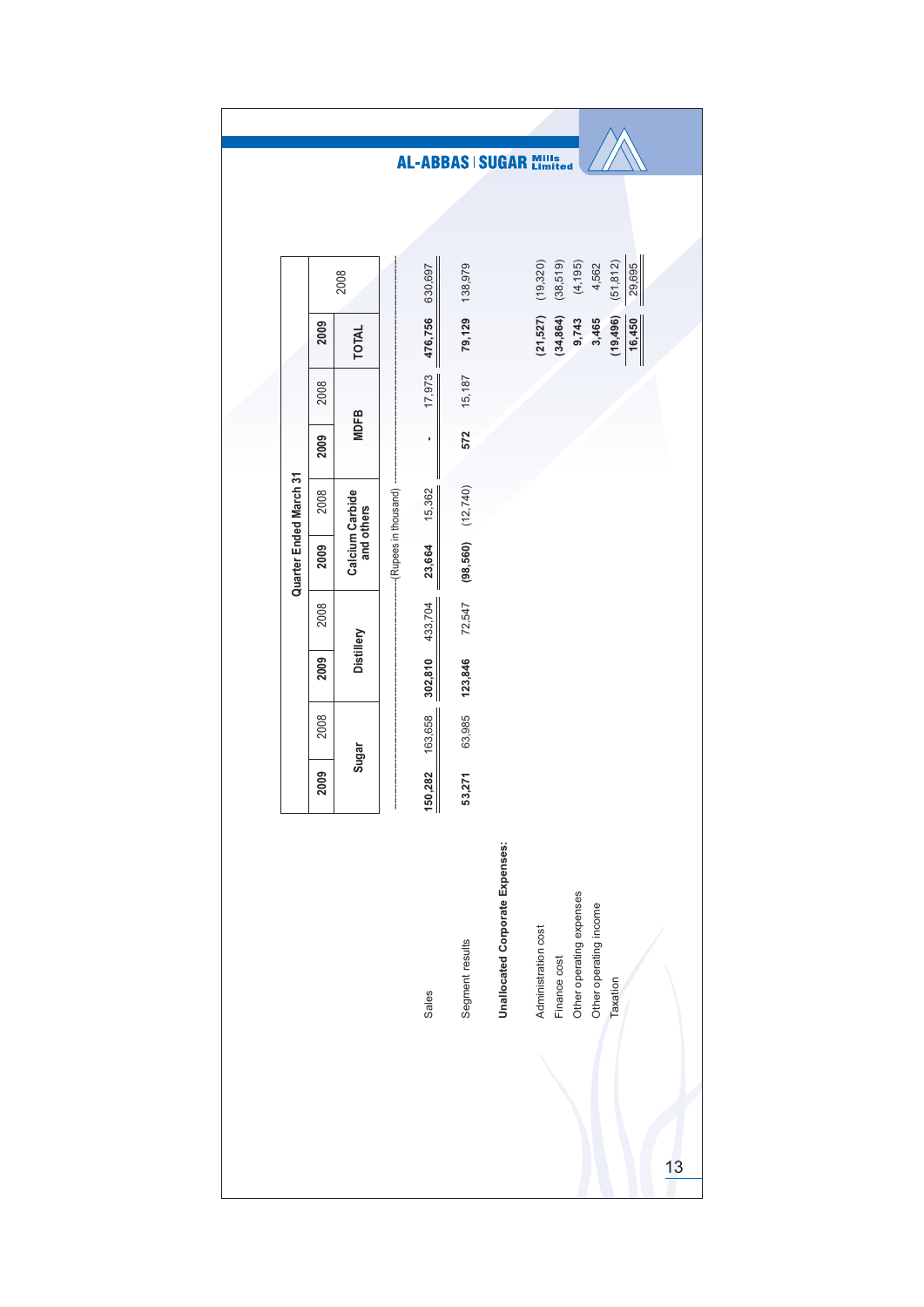